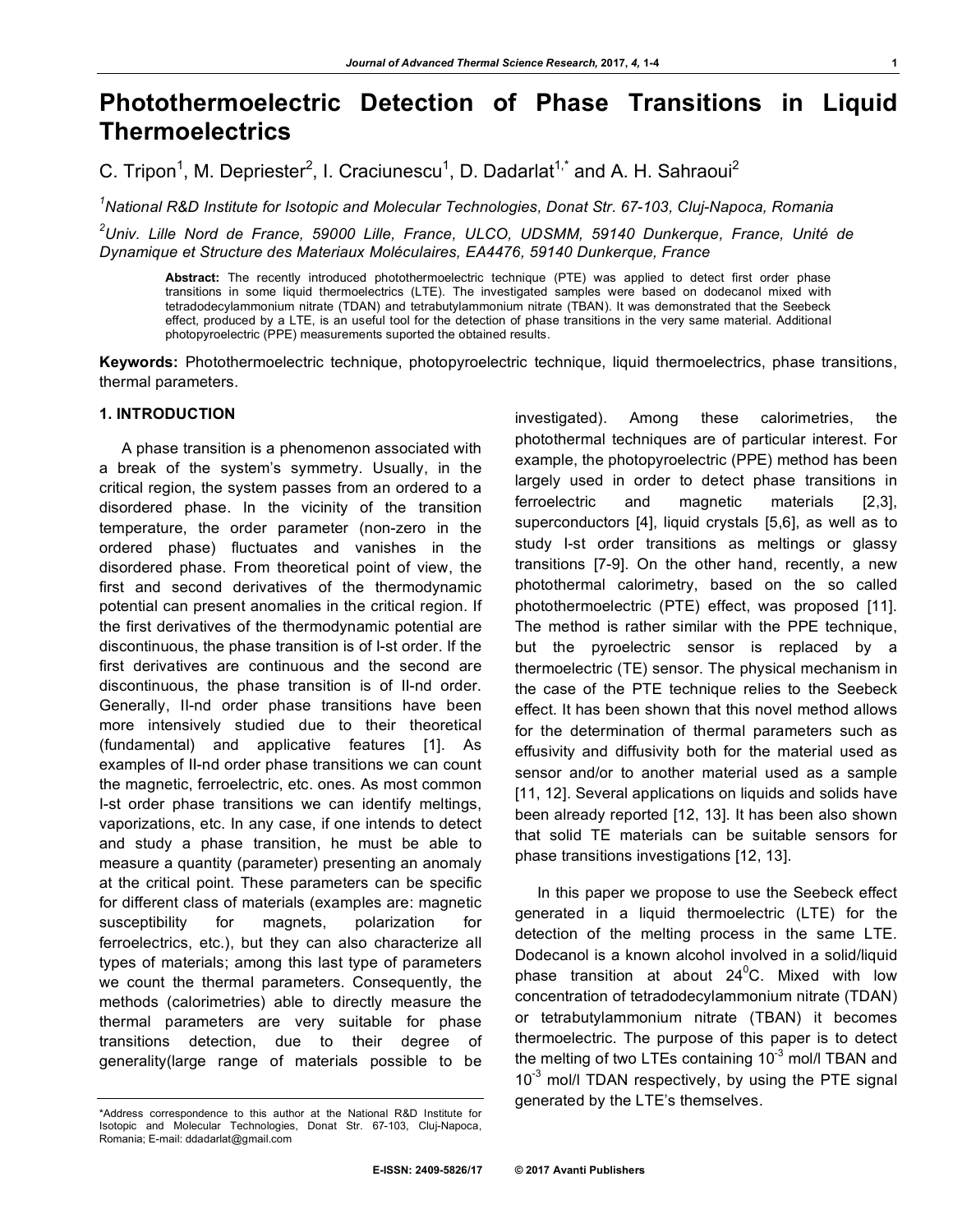### **2. THEORETICAL ASPECTS**

For a LTE of thickness *l*, situated between two layers of air, and irradiated with a flux *H* of optical radiation, modulated with the frequency *f*, the PTE voltage is given by:

$$
V = S_0[T(x = 0) - T(x = l)]
$$
\n(1)

where the temperature across the LTE is given by [14]:

$$
T(x) = \frac{(1 - R)H}{2k\sigma} \frac{\exp(-\sigma l) + \exp[-\sigma(2l - x)]}{1 - \exp(-\sigma 2l)}
$$
(2)

Using Eqs. (1) - (2) we obtain for the PTE signal:

$$
V = S_0 \frac{(1 - R)H}{(1 + i)(2\omega)^{1/2} e} \frac{1 - P^{-1}}{1 + P^{-1}}
$$
(3)

In Eqs.  $(1) - (3)$ 

$$
P = \exp(\sigma l); \sigma = (1+i)(\omega/2\alpha)^{\frac{1}{2}};
$$

(1-R) represents the quantity of optical radiation absorbed by the LTE,  $\omega = 2\pi f, i = \sqrt{-1}$ ,  $\alpha$  and  $\theta$ represent LTE's thermal diffusivity and effusivity, respectively.

The PTE voltage expressed in Eq. (3) is a complex quantity, both the amplitude and the phase of the signal depending on LTE's thermal diffusivity and effusivity. At a phase transition both thermal parameters mentioned above present anomalies. Consequently, both sources of information (the amplitude and the phase of the PTE voltage) can be used for phase transitions detection.

**3. EXPERIMENTAL**

The experimental set-up used for PTE detection of phase transitions in LTEs was largely described elsewhere [7, 14, 15]. It contains a radiation source, a detection cell, a lock-in amplifier for signal processing and a computer for automatization and data analysis. In the following we give only some specific details. The radiation source was a 200 mW YAG laser, modulated from the internal generator of a SR 830 lock-in amplifier, used also for data processing. The detection cell [7] was provided with Peltier elements (coupled to a thermostatic bath) for temperature scans. The temperature variation rate was 600 mK min<sup>-1</sup>and the temperature range  $8^0$ C-32 $^0$ C included the melting point of the investigated samples. The data acquisition and data processing were computer controlled.

The sample filled the space between two thin (100 µm) metallic foils acting in the same time as electrodes for the PTE signal (see Figure **1**)). The irradiated foil is blackened to assure a good optical absorption. The spacers' thickness (practical the sample's thickness) is 800 um. As demonstrated in previous works [17, 18] at this thickness, for a chopping frequency of 0.3 Hz, both PTE amplitude and phase are saturated. In the meantime at this frequency the two metallic layers are thermally thin and, consequently, from theoretical point of view, the LTE material can be considered as being bordered by two layers of air.

The supporting PPE investigations have been performed in the front detection configuration [15, 16]. The pyroelectric sensor was a 500 µm thick and



modulated laser beam

**Figure 1:** Schematic view of the irradiated LTE sample.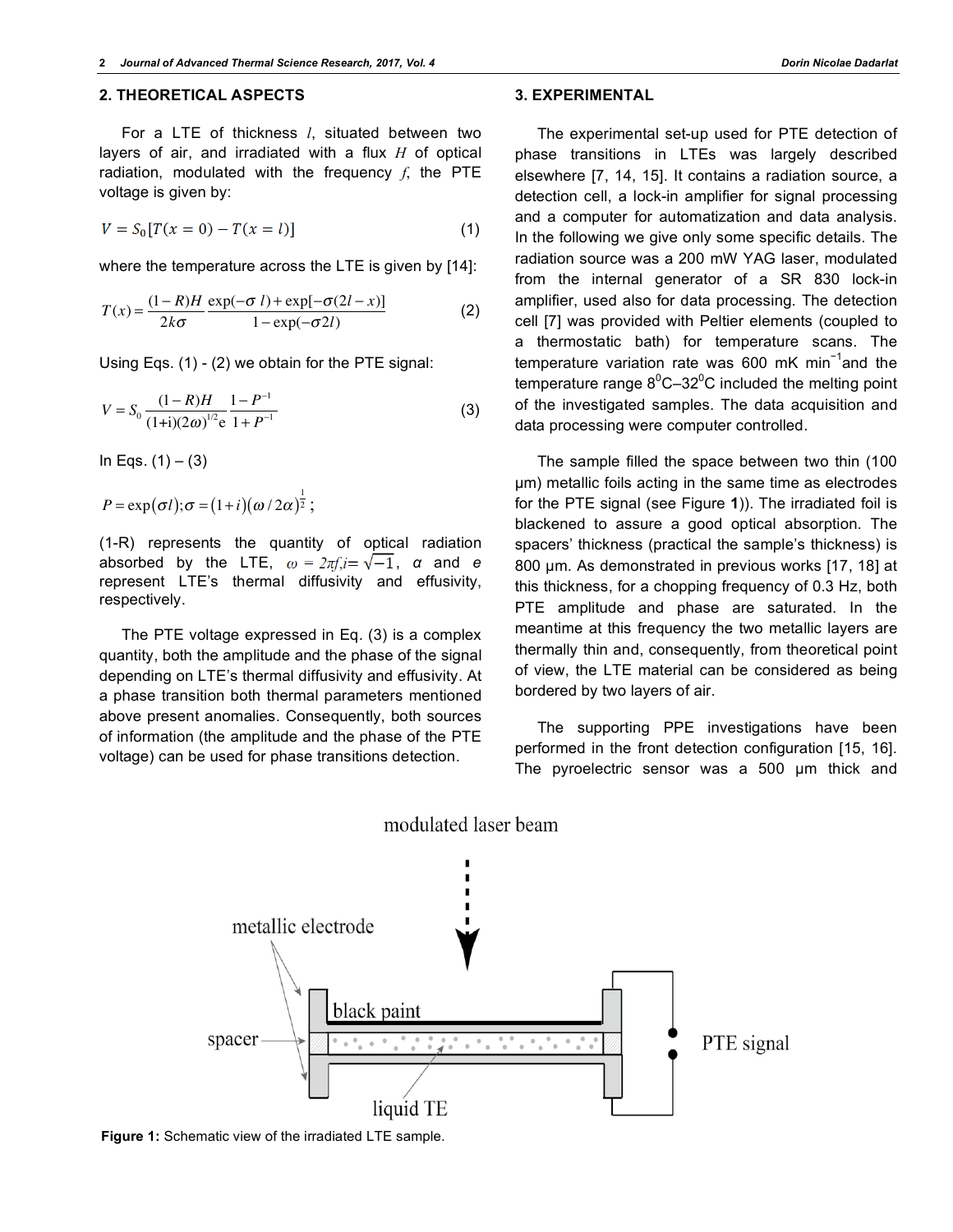1.5x1.5  $cm<sup>2</sup>$  area LiTaO<sub>3</sub> single crystal provided with CrAu electrodes on both sides.

The samples under investigation were produced by mixing and dissolving salts of tetradodecylammonium nitrate - TDAN and tetrabutylammoniumnitrate - TBAN, (Sigma Aldrich, purity  $\geq 99.0\%$ ) at concentration c = 10<sup>-</sup> 3 mol/l in 1-dodecanol (Sigma Aldrich, purity ≥98.0%) at ambient temperature. The mixtures were stirred and heated at around 40 °C during 15 minutes to improve salt solubility.

## **4. RESULTS AND DISCUSSIONS**

The results obtained for the amplitude and phase of the PTE signal are presented in Figures **2** and **3**. An anomalous behavior for both amplitude and phase are



**Figure 2:** The temperature dependence of the PTE amplitude of the investigated samples in the temperature region including the melting point. The behavior for pure dodecanol is also displayed.



**Figure 3:** The temperature dependence of the PTE phase of the investigated samples in the temperature region including the melting point.

observed around  $24^0C$ . For such low TBAN and TDAN concentrations, no clear shift of the melting point of the mixtures, compared with the melting point of pure dodecanol, was observed. In fact, the liquid/solid transition region is rather large, typical for I-st order phase transitions. Figure **2** contains also the PTE signal obtained for pure dodecanol, which is zero, as expected, because pure dodecanol is not a thermoelectric material.

In order to support the PTE results, classical PPE investigations, in front detection configurations have been performed. The results for the phase of the PPE signal are displayed in Figure **4**. Clear anomalies have been found both for pure dodecanol and for the mixtures around 24 $\rm ^{0}C.$ 



**Figure 4:** The temperature dependence the PPE phase of the investigated samples in the temperature region including the melting point. The behavior for pure dodecanol is also displayed.

#### **CONCLUSIONS**

In this paper, the PTE technique, in a particular configuration, was applied for the first time for detection of phase transitions in liquid thermoelectrics. The main novelty of the paper is the *particular detection configuration*, which consists in using the Seebeck effect, produced by a LTE, for the detection of the phase transition (melting) in the *very same material*. Dodecanol mixed with  $10^{-3}$  mol/l TBAN and TDAN respectively, have been used as samples. Additional photopyroelectric (PPE) measurements supported the obtained PTE results.